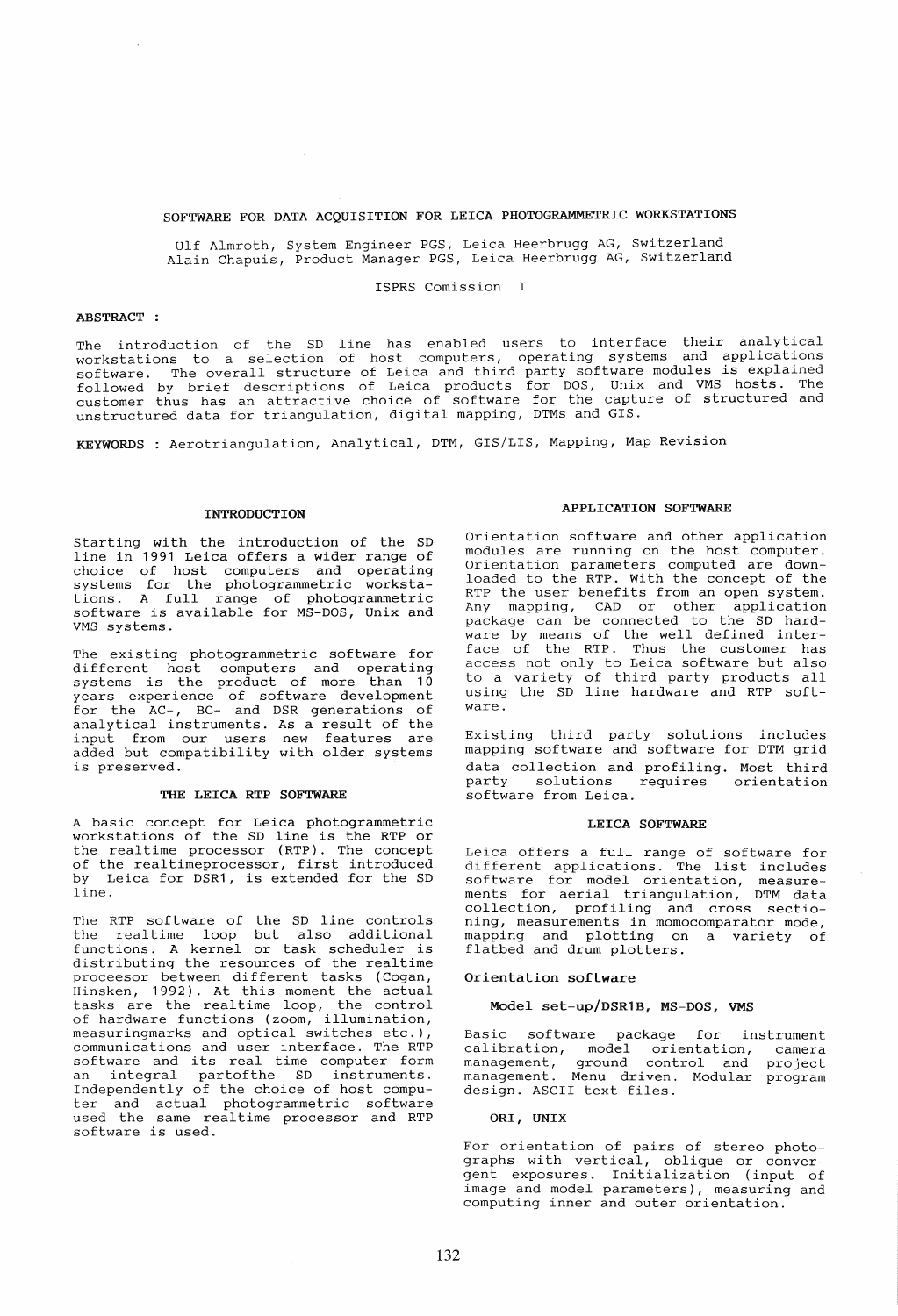The necessary functions supporting the orientation software as calibration conexistence content to the calibration, con-<br>trol point and camera mangement, data output and input etc. are handled 'by the BASIC software module.

# Aerial Triangulation measurement software

#### AETRI, MS-DOS, VMS

Data Collection for Aerial Triangulation with on-line check of model connections<br>for direct elimination of gross errors for direct elimination of gross errors<br>with the following features:

- Automatic drive to points measured in the previous model.
- Automatic tie-point numbering facility.
- On-line check with display of residuals of model connections.
- Editing and remeasuring of points.
- Remeasuring of models
- Reorganization of the strip after
- remeasurement of a model. - Preliminary Strip Adjustment for gross
- error detection by means of polynomials. - Preliminary Block Adjustment for gross error detection by means of polynomlals.
- Output of photo or model coordinates in simple ASCII files for transmission to off-line block adjustment packages (for example BLUH, PAT-M and PAT-B).

### ATP, Unix

The Advanced Triangulation Program, ATP, provides an integrated solution for aerial triangulation measurements. It features :

- Project management
- File mangement File editing
- 
- Measuring routines
- Online check of model connections
- Creation of output files for independent model or bundle block adjustment (PATM, ATM, PATB)
- Automatic numbering of orientation points
- Automatic drive to orientation points and to points measured in the previous model
- Automatic relative orientation
- Absolute orientation
- All necessary parameters for remeasurement and individual model setup are stored

# DTM Data Collection Software

#### DTMCOL, MS-DOS, VMS

DTM and profile collection package with the following features controled measurements : for computer

- Measurements in a grid pattern or in a profile mode.
- Operator controled speed of the measuring mark in profile mode.
- Data can be captured in a dynamic way ("on the fly" by distance, change of slope) or in a static way.
- Project Boundaries. Measurements are taken only within these boundaries.
- Model Window Definition. A window must be defined by either digitizing or by manual input of ground coordinates in order to avoid measurement overlap.
- Grid Measurements. The grid spacing is user defined.
- Parallel profiles. The user defines the direction and the step- over distance of a profile.
- User defined profiles. The user may define start and end points for particular profiles.

#### DTM, Unix

DTM and profile collection package with<br>the following features for computer following controled measurements

- Single profiles
- Parallel profiles
- Parallel profiles for orthophoto
- production Operator controled speed in profiling
- Regular grids
- Arbitrary profiles and grids allows measurement of predefined data sets for registering time dependent changes Cross sections
- Single point (static) recording or automatic (dynamic) by time, distance or slope

### Plot programs

### PLOTR, VMS, MS DOS

PLOTR is an off-line plot program using data collected with MAPS200 or PC PR0400. Output is possible on Leica GP1 and TA10 precision flatbed plotters or on less expensive drumplotters. All parameters like scale and sheet size can be specified. The complete data file or selected features can be plotted.

## PLOTF, MS DOS

PLOTF is a plot program with format conversion for Leica GP1 and TA10 precision flatbed plotters. The program reads data generated in HPGL format and plots this data after conversion for GP1 or TA10. The HPGL plot file can be generated with MicroStation, AutoCAD or other sources.

#### PLOT, UNIX

PLOT is an off-line plot program for Leica TA precision flat bed plotters or HPGL compatible plotters. It features:

Map sheet preparation, plotting of ground control, plotting of atlas and mpfiles (generated with MAP) and profiles and cross sections (generated with DTM). Plotting is possible in all planes parallel to the coordinate planes (XY, YZ, XZ) but also in any plane defined by three points.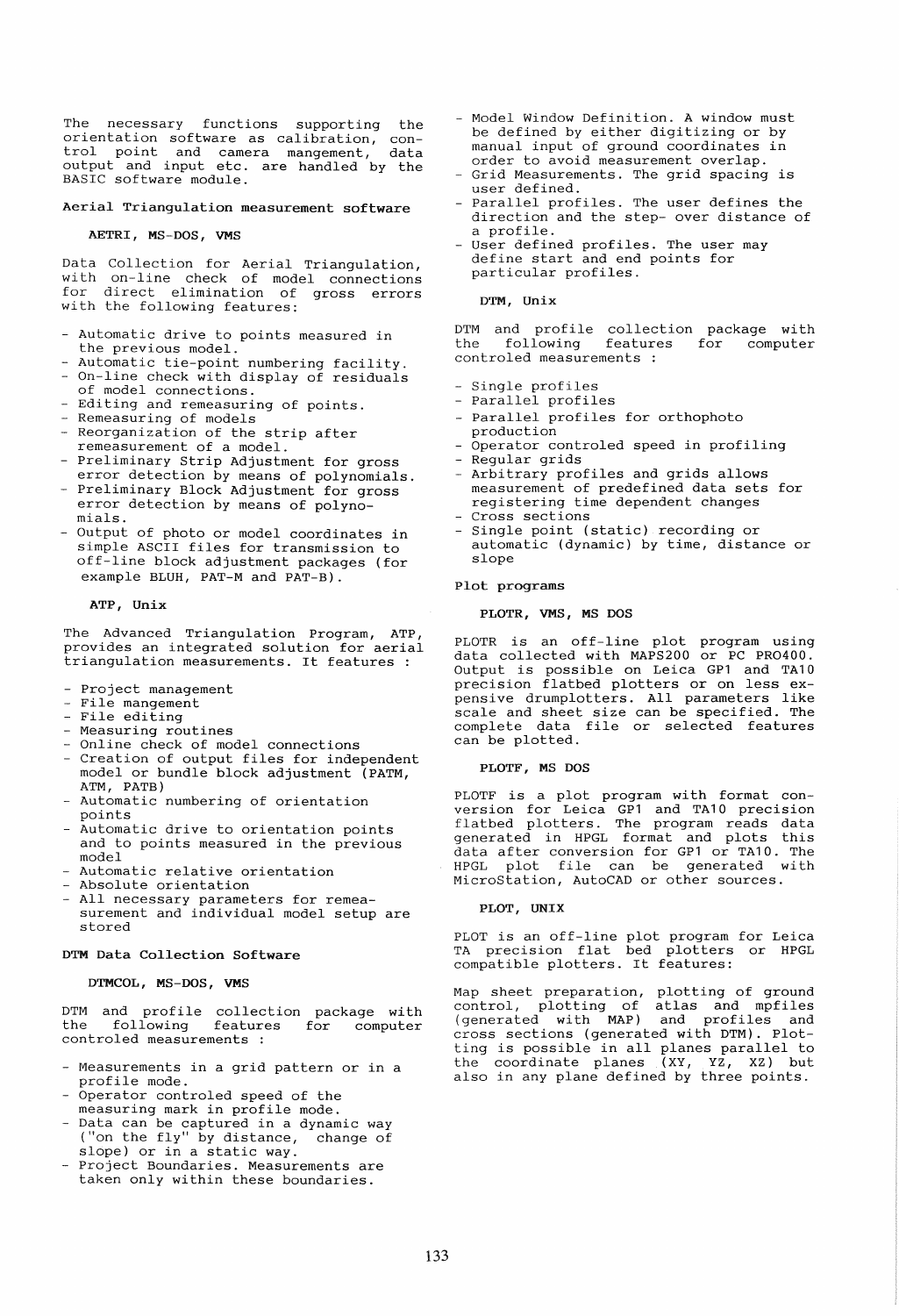### Monocomparator software

# MCP, UNIX

On the Unix based systems a program for measurements in monocomparator mode, MCP, is available. MCP includes modules for measurements, data editing, data output for adJustment (PATB) and printer output. If there are control points enough in the image its orientation can be computed.

## Close-Range Photogrammetry

## ORIZB, UNIX

For the SD line instruments ORIZB exists as an add-on module to the standard orientation software ORI. ORIZB supports orientation of terrestrial stereo models taking into account additional mathe-<br>matical conditions.

# MAAS-CR, MS DOS

MAAS-CR is a new package specially designed for close-range applications (Hinsken, Cogan, Kotowski, 1992).The pack-age is is directly connected to the Leica RTP and integrates measuring process, bundle adjustment and analysis in one package. The program handles additional observation in object space like distances, angles, height differences, planes etc. It provides free net adjustment and deformation analysis as well as up to 21 parameters for on the job calibration of mul tiple cameras. After bundle adjustment models are formed from the orientation parameters obtained. The models are downloaded to the SD RTP. The program also features handling of multiple models on the stages.

#### Mapping software

# PC PRO 600, MS-DOS

PC PR0600 is a program built around MicroStation 4.0, running under MS-DOS on 386 and 486 PC's. MicroStation is a popular and powerful CAD package, from Intergraph Corp. and Bentley Systems. It allows highly customised applications to arrows highly cascomised apprications to<br>be built around it, which allows the powerful features of PC PR0600 to be seamlessly intergrated into MicroStation.

PC PR0600 makes full use of the graphical user interface of MicroStation. This abor interface of incrediction. This version of MicroStation, thus reducing learning times for moving between computers. Full use can be made of mouse, tablet, stereoplotter, windows, menus, icon palettes, menus etc., to provide an interface efficient for data collection, management, interactive editing, and starting batch editing.

3D photogrammetric data capture is possible with the Leica SD line, Kern DSR line and encoded analogue instruments.<br>Full use is made of the analytical stereoplotters: Driving the instrument during snap operations, driving to mouse posi-

tion, in collection of gridded DTMs and profiles. PC PR0600 is fully integrated with the new Leica Coloriss image superimposition for the SD line photogrammetric workstations.

As a complement to 3D photogrammetric data capture 2D digitizing with a wide range of digitizing tablets is supported. By per-<br>forming an orientation it is possible to digitize directly in ground coordinates.

Fast graphic update keeps the graphic image online with the stereplotter: dynamage entire with the secrepressed: a<sub>rma</sub><br>mic panning, zoom in/out, set view scale, fit the view. The actual scale is displayed.

MicroStation supports a wide range of graphics cards, from low resolution 640\*480 pixels 16 colour VGA to high resolution 1280\*1024 256 colour coprocessor based cards. MicroStation can drive two graphics monitors at one time, with the MicroStation windowing system running on both. One monitor could be used as a graphics overview, one as a detail plot etc. MicroStation provides a robust, industry standard data format that can be used on many different computers and with many different third party packages.

All coordinates in the graphic database are stored as true 3D ground coordinates. MicroStation allows the following geometric elements (amongst others) to be stored in its graphic database: Point, line, text, parallel lines and shapes.

MicroStation graphic files (design files or .dgn files) can be freely transfered to a wide range of different implementations<br>of MicroStation

MicroStation includes DXF Release 10 and Release 11 translators, for both import and export.

PC PR0600 includes import and export of KernCAM files from MAPS200 or PC PRO 400.

PC PR0600 provides project management tools for grouping graphic files into projects, creating files, renaming and deleting files, and the use of standard seed files which contain constants useful for mapping.

Tools for reference file management: fast attachment in read only mode, for model surrounds, project coverage etc. Reference surreands, project esterage eco. Reference the data cannot be modified in any way.

A Library program is used to create a table of feature code descriptions. Each library entry can be a symbol, a linetype, a text annotation or a closed-shape.

Symbols are cells (MicroStation graphic respresentation), colour, weight, line style, level, scale and a possible associated annotation (lines of X, Y or Z coordinates, or text strings). Line types are MicroStation symbologies, possible online patterning, level. Shapes are MicroStation shapes with possible area or hatching descriptions.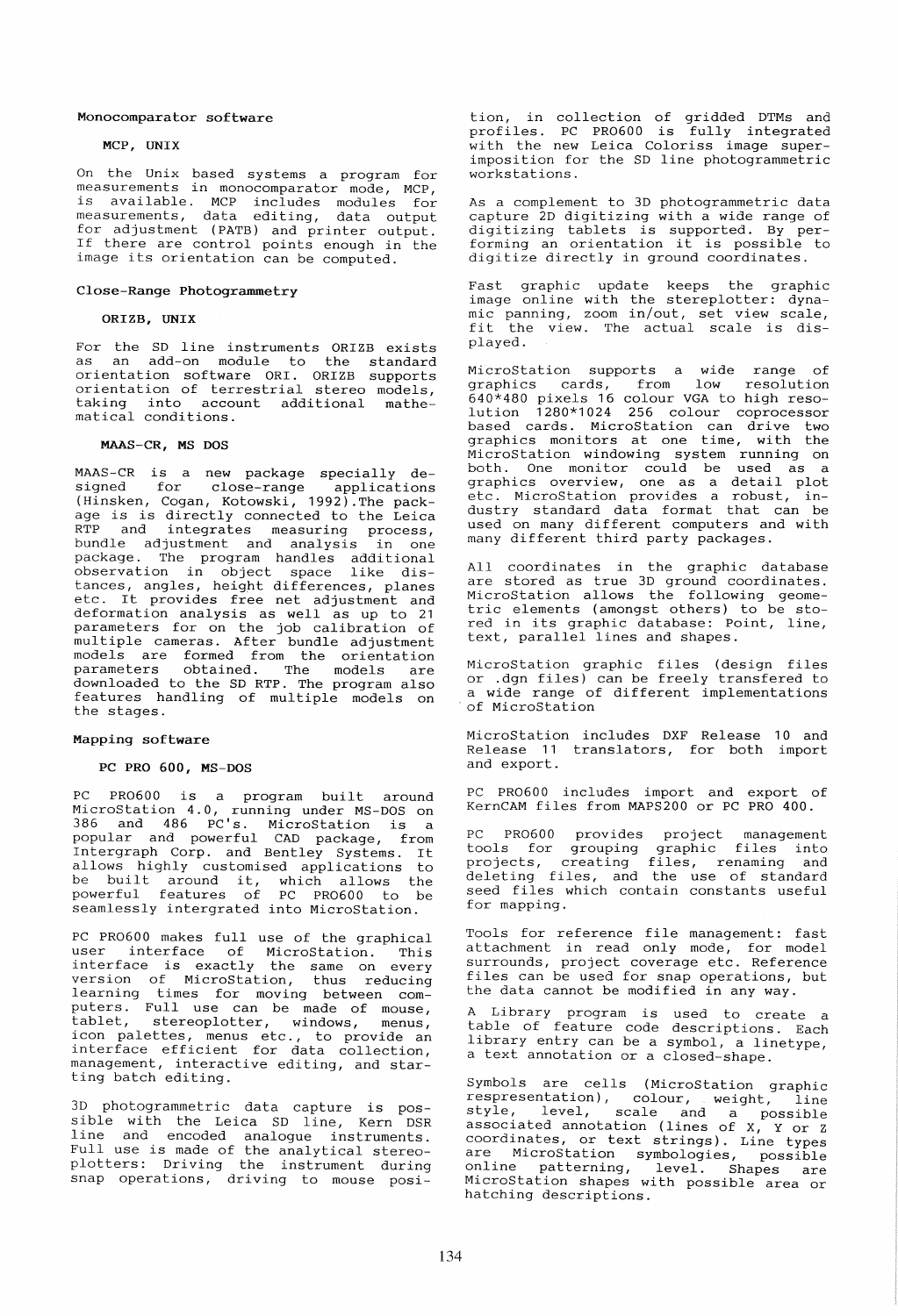All data collected with PC PR0600 is tagged with the library defined feature codes. Further, each element can hold five tags at once if the element defines multiple features. Tools are provided to display the tags associated an element, to change the tags etc. Coding can be made either by the operator during initial data collection, or afterwards during editing phases of the project.

Effective digitizing procedures: type in (or use the Polytell Keyport) to call up a feature code number. The library definition is used to set up MicroStation ready for symbol, linetype or shape placement.

Various commands are used to digitize, including features such as continous collection modes, stream mode, undo/redo last point, undo/redo last feature, snap and drive, undo contour, drive the instrument in Z

Instant changeover between mouse and stereoplotter: when one is moved it takes over the cursor. Useful with drive instrument to mouse location, partial delete (of for example contours)

Various manuscript preparation tools: plot ground control points, gridding program (lines, symbols, annotations). Included are powerful facilities for management of models for map sheet preparation, including reference files.

Contour annotation, annotation across mul tiple contours, slope hachuring, cleaning interior boundaries (cleaning contours from houses).

## MAPS 200, VMS

VAX MAPS 200 for GP1, TA10, DMP, CALCOMP 1040, HP pen plotters or softcopy display inside VWS. Digital and/or Graphical Data Collection in combination with the above specified graphics output device, offering the following features:

- Extensive Feature Code Library
- Manuscript Preparation with any type of grid, various types of grid annotation and plotting of ground control points
- On-line Compilation with simultaneous recording of data and graphical output.
- Large screen display of X, Y, Z coordially below display of m, i, i coordinates and P (distance) in ground units.
- Display on the screen of the plot mode, feature code number with related feature description, pen and scale factor currently in use.
- Eight digitizing/plotting modes: Straight, Curve, Continuous Straight, Continuous Curve, Object (Symbol), Spotheight, Network, Arc
- Automatic spot height annotation with free placing of the annotation
- Variable annotation of symbols with alphanumeric characters
- Model connection to extract from files of neighbouring models the end points of lines which lie in the current model. The floating mark can be driven to these points and the lines can be continued
- Parallel line facility with determination of the width either by digitizing or keyboard entry, different line types can be specified for either side
- Simultaneous closing, squaring, clipping and aligning of features, e.g. buildings and roads and fences etc. (up to 500 vectors), with or without open areas
- Different groups of features are aligned to their respective azimuths also
- Multiple coding: up to 10 feature codes can be assigned to the same feature

## PC PR0400, MS DOS

PC PR0400 is a mapping package based on MAPS200 for MS DOS host computers. It features on-line output on GP1, TA and HPGL compatible plotters. A softcopy version will be available. This is an entry level mapping package for SD line instruments with a MS DOS host computer.

### MAP, UNIX

MAP, the map data acquisition and editing software unifies the hardware generations of the AC1, BC1, BC3 and SD 2000.

The most powerful mapping software is not accepted by practitioners if its logical concept, the interrelations of basic data files (basic parameters) with graphic<br>libraries, the editing functions and the human interface (between software and operator) have not proved its quality under day by day practical working con-ditions. MAP fullfils these requirements.

- The concept is user friendly and production oriented but without complex and sophisticated database features.
- The database is structured in object classes (levels), object groups, segments (lines) and points.
- Input, management, editing and retrieval of data in the database structure is possible.
- A true XYZ database is provided, normally in state plane coordinates, with 14 digits of precision per axis.
- Data can be read in from a 2D screen cursor position, by 3D typed in coordinate values or in 3D on line mode from an analytical restitution instrument. Each of the modes is immediately accessible by use of function keys or "hot keys".
- Library files are available for graphic definition of line, symbol and pattern representation in either a general application or project specific adaption.
- Four character alpha-numeric attribute can be given to each data item for selective post-processing of data.
- Feature coding is available with a six character code for object class number or alphanumeric description of object class.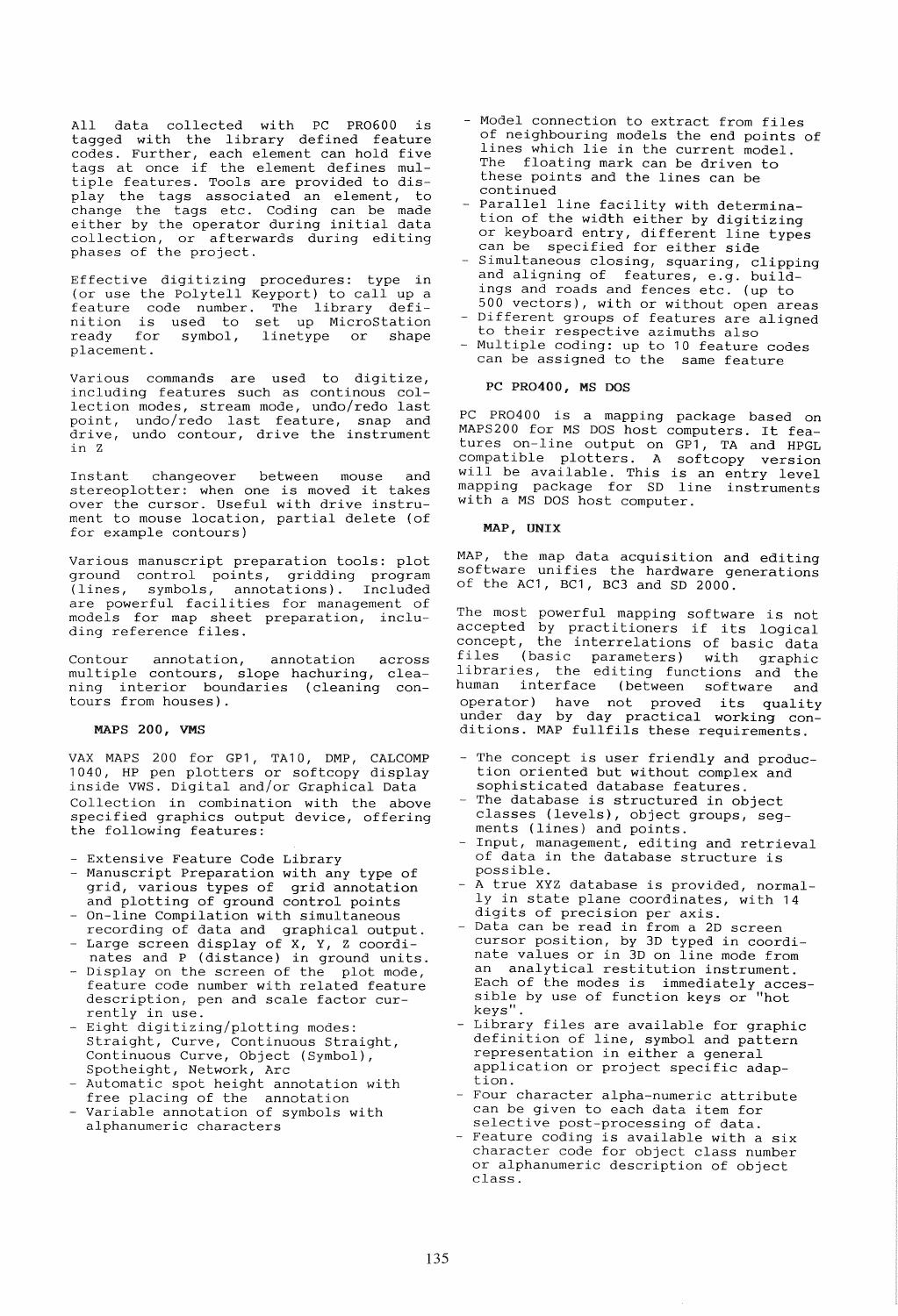Apart from the usual point and segment<br>editing functions there are automatic editing functions there are automatic<br>routines for linking pairs of lines. linking pairs of lines, clipping overshoots and hanging under-shoots, deleting all data within a given polygon, and for combining segments into groups for subsequent global editing.

- Delete inside/outside polygon
- Pick to line, snap to any existing feature
- Reinsert previously deleted feature, or part of a feature
- Adjust line connections ( hang and clip)
- Rectangularise objects or groups of objects (building squaring)
- Close, square or hatch a polygon - Connect to reference file (edge
- matching)
- Change attributes (feature code, line type, pen etc.)
- Change scale representation
- Delete, place or change text or symbols Semi-automatic contour line densification and annotation
- Fit feature group to local field data
- Zoom and pan a selected window
- Graphics management: group/ungroup object classes, select filter object classes, select segments, select points, select projections in X, XY, ZY and Z planes.

The new Leica Coloriss Image superimposition will be available for MAP on SD line photogrammetric workstations. In addition versions of MAP with 2D digitizer input (MAPDE) or with the plotting table on-line (MAPOP) exists for the SD line instruments

## Mapping/LIS/GIS

# INFOCAM/MAPIT

This is the Leica LIS/GIS with the capability of on-line data collection on the SD line photogrammetric workstsaions. At present seven different modules have been implemented in the build up process<br>of the database system. the existing of the database system. the modules are:

IMAGE: "Interactive MAnipulation ogf Geo-Elements"

The spatially related data stored in the INFOCAM data base is processed with the IMAGE module. Over 150 functions are available in user defined menus. The geome-1trical and themetical aspects of the spatially related objects are processed by groups of functions:

- Data capture and construction functions Editing
- 
- COGO functions
- Spatially related and/or thematic query and display
- Computation of geometric conditions
- according to the least squares method Polygon overlay
- Management of attributes
- Dimensioning and display of attributes

INCOME: "INfocam Compilation Of Map Elements"

INCOME is a module for data capture and updating of 2D or 3D data with digitizer or photogrammetric input. On-line and offline digitizing are supported. On-line connection with Leica SD line photogrammetric workstations and Coloriss system allows image superimposition of available data from the INFOCAM database merged with the newly captured data.

INCA: "INfocam Cadastral Application"

INCA has been specially designed for the use in surveying for land registration. Using the mutation concept, INCA guarantees that the highest priority is given to the legal validity of data compliance and to fulfilling local laws and regulations.

IMPRESS: "INfocam Map PRESentation System"

Pans and maps remains important carriers<br>of graphical information in order to information in order guarantee acess to spatially related data. In addition to setting out plots there<br>still is a demand for high quality maps and plans. With a collection of layout functions IMPRESS offers the same possibilties as a "desktop publishing system". Creating and placing titles, headings, gates, grid north arrow, diagrams, map rota-<br>tion, zoom etc., is handled by an interzoom etc., is handled by an interactive process.

INUSE: "INfocam utility SErvice"

INUSE is a module for utility mapping and network documentation. Various types of dimensioning, display of attributes as dimensioning, display of attributes as<br>well as calculation and display of longitudinal profiles canbe carried out.

DTM: "Digital Terrain Model"

INFOCAM uses the program SCOP from the uni versi ty of Vienna as DTM module. SCOP allows interactive processing of digital terrain models and supports gridded data, irregulary distributed points, profiles, contours and break lines as input data. SCOP offers interpolation and display of contour lines, calculation and display of profiles and cross sections, volume profiles and cross sections, volume<br>calculations and aclculation and display of perspective views.

TASCAL: "TAcheometric Surveying CAlculations"

In this module all functions for recording and processing tacheometric data are collected. The site coordinates and elevation of points are calculated either from manually or automatically registered measurements